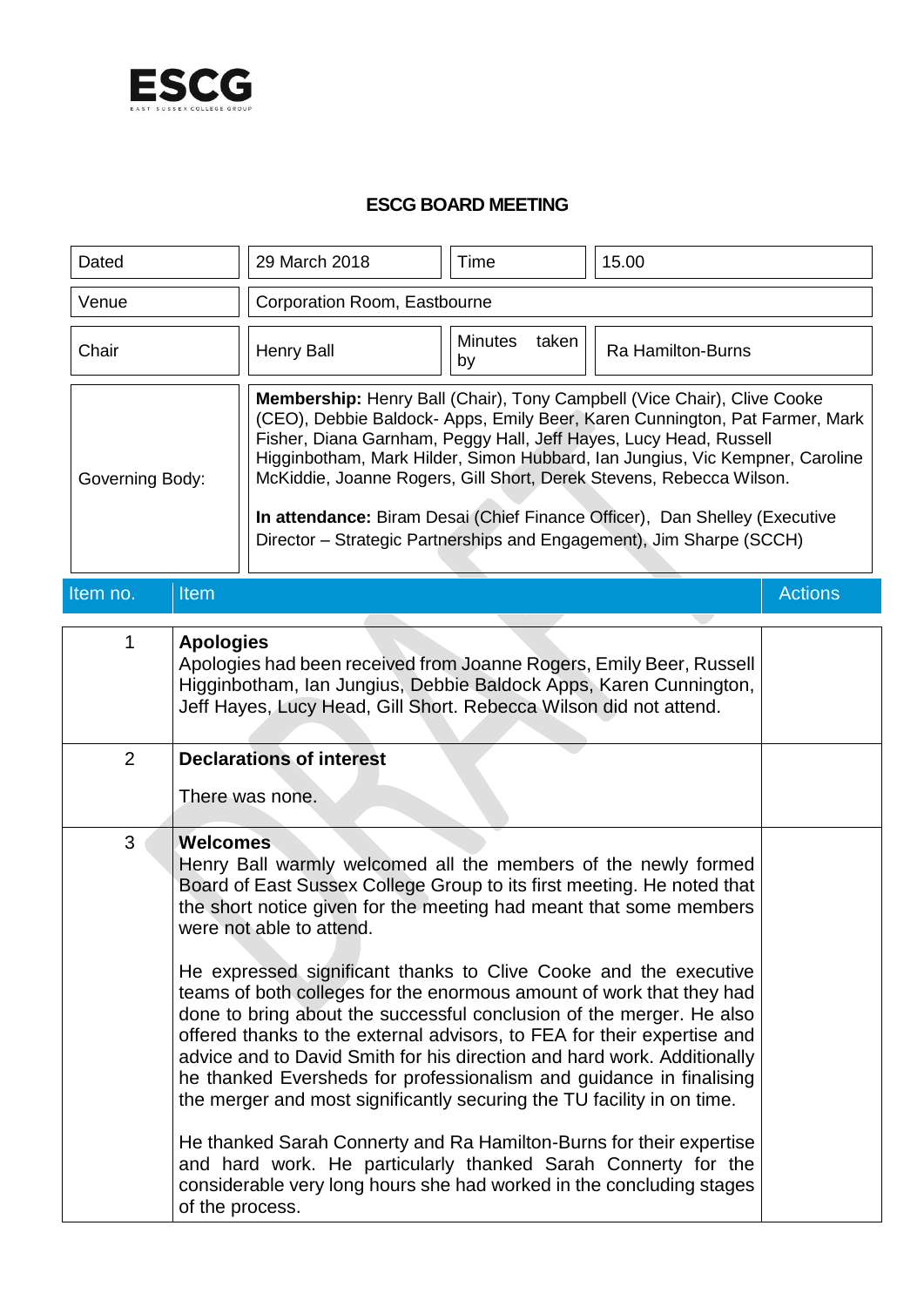|                | He thanked governors from both Boards for their dedication,<br>contributions and time, as the extra demands of merger had been very<br>challenging.<br>He thanked Clive Cooke's second tier for their significant contribution<br>and recognised their dedication in securing the merger. He also<br>thanked Fred Carter, Rebecca Conroy and Tim Hulme for their<br>commitment and act of trust in serving notice in their current roles in<br>order that they may join the College as soon as possible.<br>Henry Ball recognised that all parties had made this significant effort<br>as they share a belief in the vision for the future FE education in East<br>Sussex. He circulated a letter sent to all staff of the new College <sup>1</sup> this<br>morning by Clive Cooke that spoke of ambition, transformation and<br>each campus becoming a beacon of excellence for their conurbations. |  |
|----------------|------------------------------------------------------------------------------------------------------------------------------------------------------------------------------------------------------------------------------------------------------------------------------------------------------------------------------------------------------------------------------------------------------------------------------------------------------------------------------------------------------------------------------------------------------------------------------------------------------------------------------------------------------------------------------------------------------------------------------------------------------------------------------------------------------------------------------------------------------------------------------------------------------|--|
| $\overline{4}$ | <b>Confirmation of Chair and Vice Chair</b>                                                                                                                                                                                                                                                                                                                                                                                                                                                                                                                                                                                                                                                                                                                                                                                                                                                          |  |
|                | Tony Campbell and Henry Ball left the room at 15.15                                                                                                                                                                                                                                                                                                                                                                                                                                                                                                                                                                                                                                                                                                                                                                                                                                                  |  |
|                | The Board elected Derek Stevens as temporary Chair for this item.                                                                                                                                                                                                                                                                                                                                                                                                                                                                                                                                                                                                                                                                                                                                                                                                                                    |  |
|                | AGREED THE BOARD ELECTED HENRY BALL AS CHAIR OF THE<br><b>EAST SUSSEX COLLEGE GROUP FOR A PERIOD OF TWO YEARS</b><br><b>COMMENCING ON 29 MARCH 2018.</b>                                                                                                                                                                                                                                                                                                                                                                                                                                                                                                                                                                                                                                                                                                                                             |  |
|                | Proposed: Derek Stevens Seconded: Mark Fisher. CARRIED                                                                                                                                                                                                                                                                                                                                                                                                                                                                                                                                                                                                                                                                                                                                                                                                                                               |  |
|                | AGREED THE BOARD ELECTED TONY CAMPBELL AS VICE<br>CHAIR OF THE EAST SUSSEX COLLEGE GROUP FOR A PERIOD<br>OF TWO YEARS COMMENCING ON 29 MARCH 2018                                                                                                                                                                                                                                                                                                                                                                                                                                                                                                                                                                                                                                                                                                                                                    |  |
|                | Proposed: Pat Farmer Seconded: Derek Stevens. CARRIED                                                                                                                                                                                                                                                                                                                                                                                                                                                                                                                                                                                                                                                                                                                                                                                                                                                |  |
|                | Henry Ball and Tony Campbell joined the meeting at 15.20                                                                                                                                                                                                                                                                                                                                                                                                                                                                                                                                                                                                                                                                                                                                                                                                                                             |  |
| 5              | <b>Board and Committee Structure</b>                                                                                                                                                                                                                                                                                                                                                                                                                                                                                                                                                                                                                                                                                                                                                                                                                                                                 |  |
|                | The Board discussed the draft Board and Committee structure and<br>Henry Ball reminded members that this is to be reviewed at each<br>Committee meeting to ensure that it is fit for purpose. This structure<br>allows the Board to begin its cycle of business. The membership and<br>dates for the local College Boards will be confirmed by 30 June 2018.                                                                                                                                                                                                                                                                                                                                                                                                                                                                                                                                         |  |
|                | AGREED THE BOARD AGREED THE BOARD AND COMMITTEE<br>STRUCTURE AS RECOMMENDED BY BOTH SUSSEX DOWNS<br>COLLEGE BOARD AND SUSSEX COAST COLLEGE BOARD.                                                                                                                                                                                                                                                                                                                                                                                                                                                                                                                                                                                                                                                                                                                                                    |  |

 $1$  A copy is lodged with the papers

**.**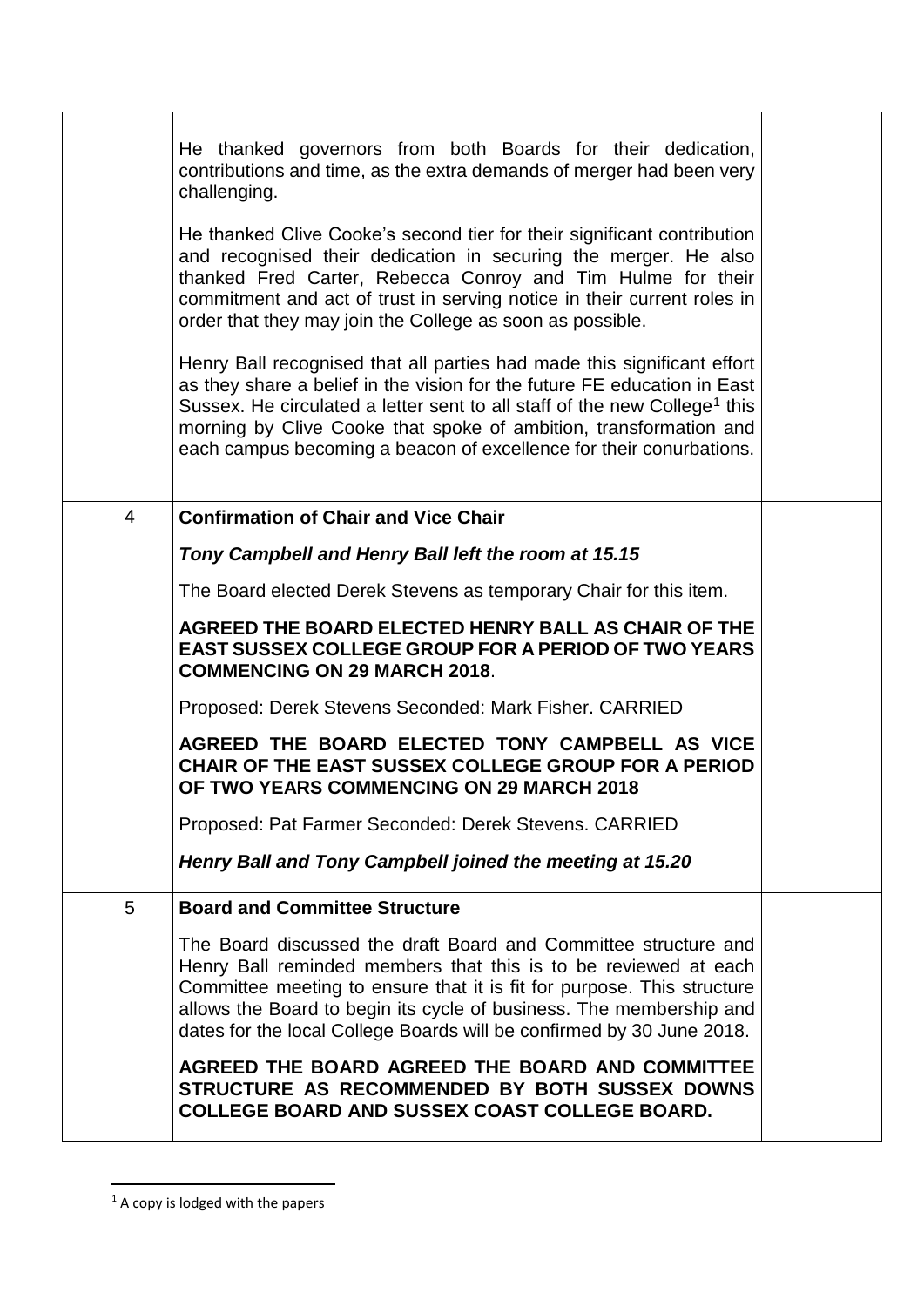| 6              | <b>Appointments</b>                                                                                                                                                                                                                                                                                                                                                                                                                      |                                      |
|----------------|------------------------------------------------------------------------------------------------------------------------------------------------------------------------------------------------------------------------------------------------------------------------------------------------------------------------------------------------------------------------------------------------------------------------------------------|--------------------------------------|
|                | Henry Ball explained that the membership for the ESG Board had been<br>reviewed and is recommended by the Boards of SDC and SCCH.                                                                                                                                                                                                                                                                                                        |                                      |
|                | AGREED THE BOARD AGREED THAT THE BOARD MEMBERS<br>SHOULD BE APPOINTED AS LISTED WITH THE TERMS OF<br><b>OFFICE AS STATED.</b>                                                                                                                                                                                                                                                                                                            |                                      |
|                | AGREED THE BOARD AGREED THAT THE CO-OPTED BOARD<br><b>MEMBERS SHOULD BE APPOINTED FOR A TWO-YEAR TERM OF</b><br><b>OFFICE TO COMMENCE ON 29 MARCH 2018.</b>                                                                                                                                                                                                                                                                              |                                      |
|                | AGREED THE BOARD BROADLY ACCEPTED THE COMMITTEE<br><b>MEMBERSHIP BUT RECOGNISED THAT THIS IS UNDER REVIEW</b>                                                                                                                                                                                                                                                                                                                            |                                      |
|                | It was agreed that the Directors of Governance would circulate the<br>biographies of the Board members.                                                                                                                                                                                                                                                                                                                                  | of<br><b>Directors</b><br>Governance |
|                | Vic Kempner reported that a joint Search and Governance meeting of<br>both Colleges had discussed the membership of staff and students. Vic<br>Kempner and Diana Garnham will meet with staff and student<br>members to gather views and put a proposal to the Search and<br>Governance Committee of ESCG on 16 May 2018. Diana Garnham<br>added that they will seek also the views and experiences of other<br>colleges and colleagues. |                                      |
| $\overline{7}$ | <b>Instrument and articles</b>                                                                                                                                                                                                                                                                                                                                                                                                           |                                      |
|                | The Directors of Governance presented a draft instrument and articles<br>which they had created and had been reviewed and approved by<br>Eversheds Sutherland.                                                                                                                                                                                                                                                                           |                                      |
|                | It was agreed that the role of Clerk should be described as Director of<br>Governance.                                                                                                                                                                                                                                                                                                                                                   | of<br><b>Directors</b><br>Governance |
|                | AGREED THE BOARD AGREED TO ACCEPT AND ADOPT THE<br><b>INSTRUMENT AND ARTICLES</b>                                                                                                                                                                                                                                                                                                                                                        |                                      |
| 8              | <b>Calendar of meetings</b>                                                                                                                                                                                                                                                                                                                                                                                                              |                                      |
|                | AGREED THE BOARD AGREED THE CALENDAR OF MEETINGS<br>FOR 2017-18 AND 2018-19                                                                                                                                                                                                                                                                                                                                                              |                                      |
| 9              | 9.1 Blanket acceptance of policies with recommendations from<br>college owners                                                                                                                                                                                                                                                                                                                                                           |                                      |
|                | Sarah Connerty explained that the process for operational College<br>policies will be looked at by the new Executive team.                                                                                                                                                                                                                                                                                                               |                                      |
|                | From a HR perspective, as SDC will be TUPED over to SCCH, any                                                                                                                                                                                                                                                                                                                                                                            |                                      |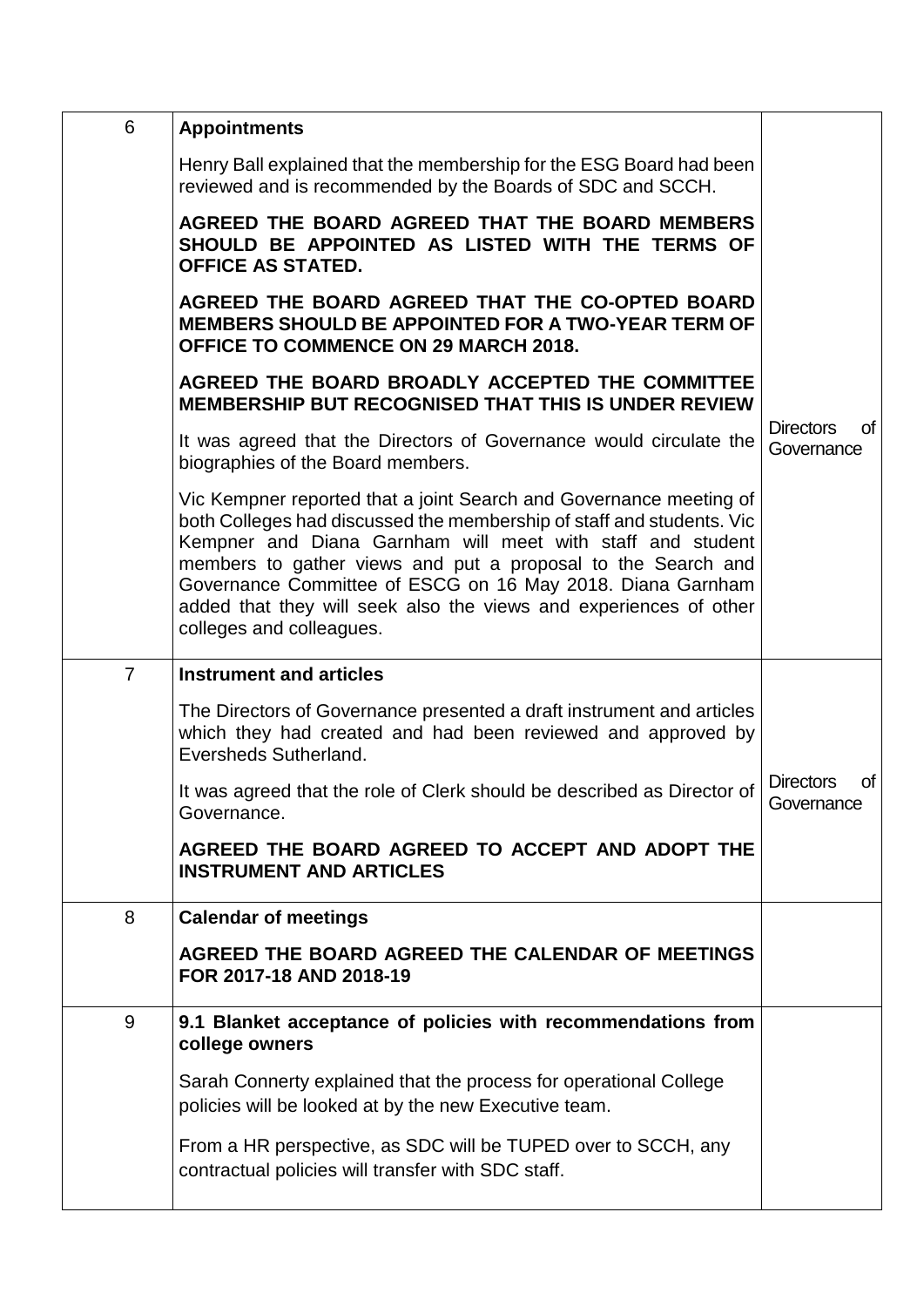| For Board approved policies, it was proposed that the current SCCH<br>governance policies are adopted en bloc for the ESCG wherever<br>possible. It was agreed that the relevant senior post holder ensures<br>that this is practical for the policies, which fall under their remit. These<br>can then each be reviewed thoroughly as they fall due alongside best<br>practice and legal and statutory requirements. The Directors of<br>Governance will ensure that when policy updates take place the SDC<br>policy is considered in addition to the SCCH one        | Senior<br>Post<br><b>Holders</b><br>Dir of Gov |
|-------------------------------------------------------------------------------------------------------------------------------------------------------------------------------------------------------------------------------------------------------------------------------------------------------------------------------------------------------------------------------------------------------------------------------------------------------------------------------------------------------------------------------------------------------------------------|------------------------------------------------|
| One example of a policy which cannot be applied across the campuses<br>yet is the quality improvement plan - this will remain as the SDC and<br>SCCH college existing plans but a cohesive version will be drafted as<br>practicable.<br>soon<br>as                                                                                                                                                                                                                                                                                                                     |                                                |
| It was suggested that someone should be appointed to check and proof<br>read that the policies are appropriate. The Governors agreed that the<br>policies be approved but that Clive Cooke be asked to ensure that his<br>senior staff reviews College policies and he was deputised to make any<br>minor changes. In the same way, the Directors of Governance are<br>deputised to review governance policies and appraise them with the<br>Chair and then make minor alterations as required.                                                                         | <b>Clive Cooke</b><br>Dir of Gov               |
| AGREED THE BOARD AGREED THE SET OF POLICIES LISTED<br>BUT ASKED THAT EACH WILL BE REVIEWED TO ENSURE THEY<br>ARE APPROPRIATE AND FURTHER REVIEWED AS AND WHEN<br>APPROPRIATE DURING THE ANNUAL CYCLE OF BUSINESS.                                                                                                                                                                                                                                                                                                                                                       |                                                |
| 9.2 All statutory paperwork                                                                                                                                                                                                                                                                                                                                                                                                                                                                                                                                             |                                                |
| The Directors of Governance explained that, in order to ensure the new<br>Board is compliant with regulatory requirements, they had provided<br>statutory returns and circulated them in advance of this meeting to all<br>Board members.                                                                                                                                                                                                                                                                                                                               |                                                |
| The Board agreed that the following items be completed by all<br>members and returned them to the Directors of Governance                                                                                                                                                                                                                                                                                                                                                                                                                                               |                                                |
| o DBS<br>o Declarations of interest<br>$\circ$ Eligibility form<br>○ Code of Conduct<br>$\circ$ Equality Opportunity form                                                                                                                                                                                                                                                                                                                                                                                                                                               |                                                |
| Exceptional financial support. Biram Desai explained that he had<br>received a letter from Peter Mucklow that outlines the exceptional<br>support for the College and confirms the value of the EFS. There is<br>unfortunately an error but BD has asked them to correct this. Biram<br>Desai reminded the Board that the financial situation of the new<br>College still faces challenges and will require prudent stewardship.<br>There was discussion about the revenue and trading position of the<br>new College and the Board recognised that the TU funds are to |                                                |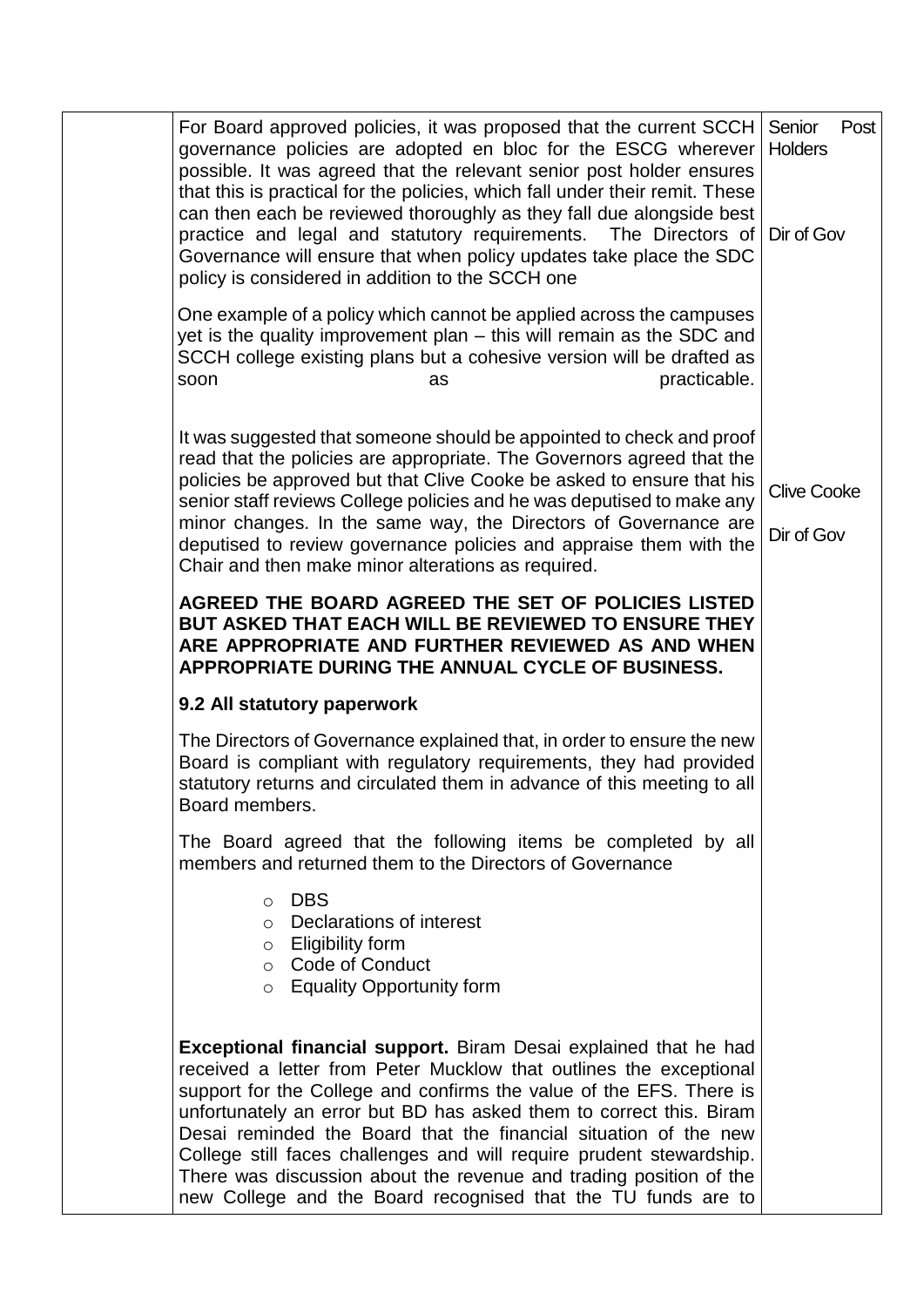| underpin the transformation of the business. Biram Desai said that the<br>College still needs to work on a sustainable business model to secure<br>its future.<br><b>Safeguarding policy</b><br>Dan Shelley circulated a copy of the Safeguarding policy. He explained<br>that Vic Kempner had reviewed this and was supporting its<br>recommendation to the Board. Vic Kempner thanked all the College<br>team for an excellent job on this policy. Vic Kempner agreed to be the<br>named safeguarding governor. It was noted that this policy had been<br>accepted in Item 9.1.<br>It was agreed that at future meetings, tabled papers would not be<br>accepted if approval were required.<br>Marketing, communication and branding update.<br>Dan Shelley reported that the College had gone to tender for a<br>marketing, communication and branding support. There is now a<br>shortlist of 2 suppliers. Members will be able to review the proposals at<br>the Away Day or another suitable occasion. This exercise had gone<br>ahead in advance of the merger in order to be ready for the prospectus<br>for the recruitment and summer campaigns. This programme will start<br>in April 2018. A branding proposal for the campuses and other cultural<br>aspects of the new College will be brought to the ESCG Board. Clive<br>Cooke will check the financial regulations to ensure that the project is<br>under the limits that would require Board approval. | <b>Clive Cooke</b> |
|--------------------------------------------------------------------------------------------------------------------------------------------------------------------------------------------------------------------------------------------------------------------------------------------------------------------------------------------------------------------------------------------------------------------------------------------------------------------------------------------------------------------------------------------------------------------------------------------------------------------------------------------------------------------------------------------------------------------------------------------------------------------------------------------------------------------------------------------------------------------------------------------------------------------------------------------------------------------------------------------------------------------------------------------------------------------------------------------------------------------------------------------------------------------------------------------------------------------------------------------------------------------------------------------------------------------------------------------------------------------------------------------------------------------------------------------------------------------------|--------------------|
| Henry Ball thanked Dan Shelley leading this crucial work and looked<br>forward to updates in the future.                                                                                                                                                                                                                                                                                                                                                                                                                                                                                                                                                                                                                                                                                                                                                                                                                                                                                                                                                                                                                                                                                                                                                                                                                                                                                                                                                                 |                    |
| <b>Potential Dates for the Away Day</b>                                                                                                                                                                                                                                                                                                                                                                                                                                                                                                                                                                                                                                                                                                                                                                                                                                                                                                                                                                                                                                                                                                                                                                                                                                                                                                                                                                                                                                  |                    |
| Henry Ball explained that it had been hoped that a 24-36 hour period<br>in mid-May might be found to bring together the Board members and<br>senior team. Finding a mutually convenient has proved extremely<br>difficult. Henry Ball suggested that the dates be circulated to the senior<br>team and the Board to enable the Chair and Vice Chair to select the<br>day on which most people can attend.                                                                                                                                                                                                                                                                                                                                                                                                                                                                                                                                                                                                                                                                                                                                                                                                                                                                                                                                                                                                                                                                |                    |
| There was a discussion about whether the event should be a<br>residential in order to allow informal discussion and networking. One<br>view was that public funds should not be used for such residential<br>events unless the business went over two days; others felt that this<br>facilitated networking and team building, which had value. There was<br>a discussion about the impression that this would communicate to staff<br>and the culture of the Board. These concerns were recognised. It was<br>agreed that the Board has a responsibility to ensure that members are<br>enabled, by suitable means, to attend and to access meetings. It was<br>agreed that the Directors of Governance would work with Diana<br>Garnham to propose a policy for Governor expenses.                                                                                                                                                                                                                                                                                                                                                                                                                                                                                                                                                                                                                                                                                      |                    |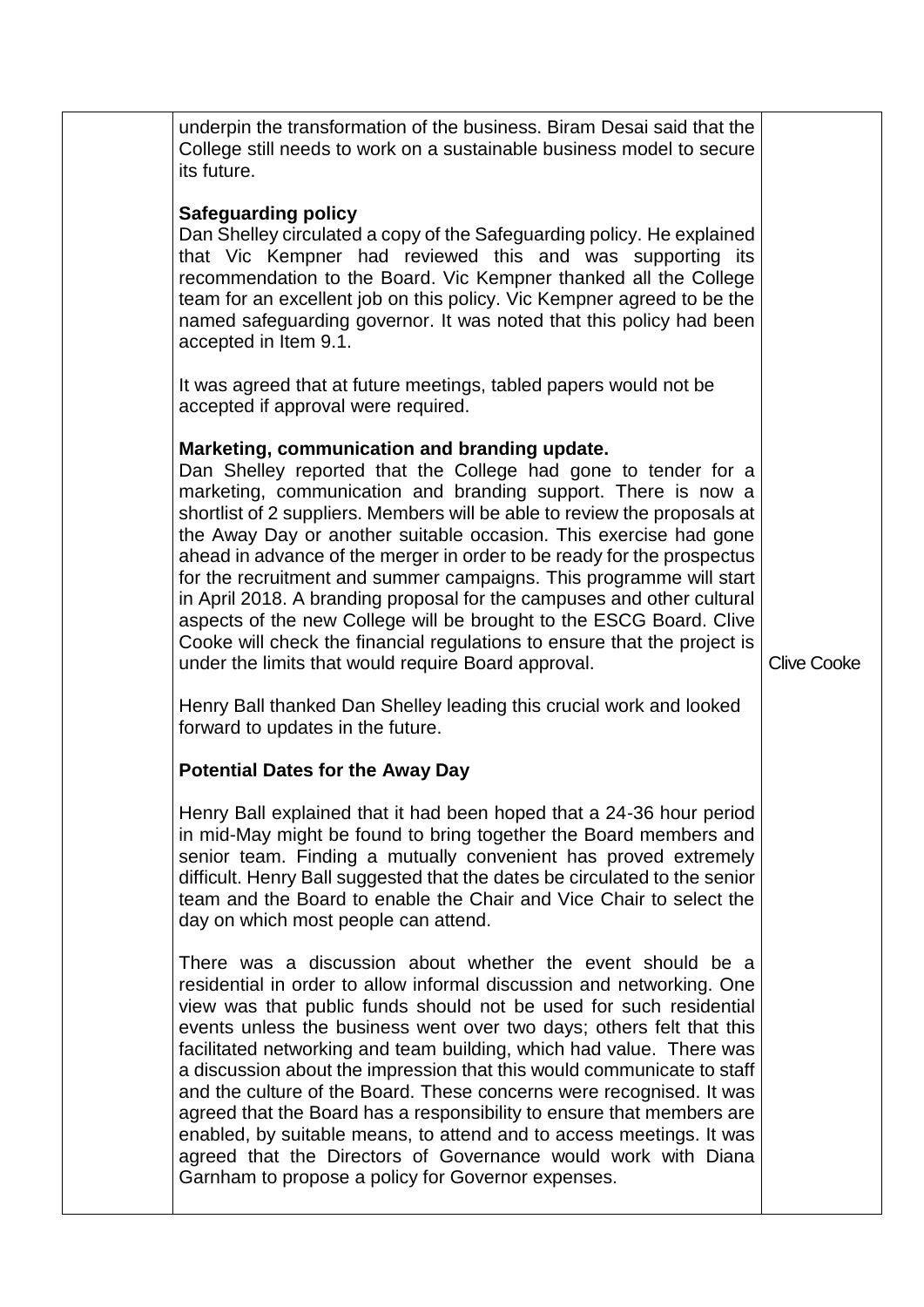|    | The Board discussed the structure of the agenda and ensuring that at<br>least one day be sought to ensure as many members as possible can<br>attend but that ideally a second day be pursued. There was a<br>suggestion that this might be split over one month. Members agreed<br>that there should be follow-up strategy day to ensure that momentum<br>is maintained. It was suggested that for the June meeting an hour be<br>added to review progress- it was agreed that this will be kept in mind<br>and could possibly be a way forward for future Board meetings. |                            |  |
|----|----------------------------------------------------------------------------------------------------------------------------------------------------------------------------------------------------------------------------------------------------------------------------------------------------------------------------------------------------------------------------------------------------------------------------------------------------------------------------------------------------------------------------------------------------------------------------|----------------------------|--|
|    | Biram Desai said that an annual budget for the Board should be<br>approved and that he is working with the Directors of Governance.                                                                                                                                                                                                                                                                                                                                                                                                                                        | Biram Desai/<br>Dir of Gov |  |
|    | Clive Cooke said that an expense policy should include any<br>expenditures that would enable members to attend and maximise<br>accessibility. He asked that Directors of Governance seek the advice<br>of the AoC in this matter.                                                                                                                                                                                                                                                                                                                                          |                            |  |
|    |                                                                                                                                                                                                                                                                                                                                                                                                                                                                                                                                                                            | Dir of Gov                 |  |
|    | Henry Ball asked the Directors of Governance to conduct a poll, which<br>would canvass availability for the four days over the two May weekends<br>that had been identified. Members will be asked to comment if they are<br>able to attend any of these dates consecutively in order that the event<br>might be a residential.                                                                                                                                                                                                                                            | Dir of Gov                 |  |
|    | Henry Ball welcomed the discussion that had taken place and<br>emphasised that he is keen that members continue to engage in an<br>open and frank manner in order to ensure rich debate.                                                                                                                                                                                                                                                                                                                                                                                   |                            |  |
| 10 | Report on use of the College Seal (si)                                                                                                                                                                                                                                                                                                                                                                                                                                                                                                                                     |                            |  |
|    | The Director of Governance reported that the East Sussex College<br>Group is now in possession of its new Seal but that it had not been<br>used to date.                                                                                                                                                                                                                                                                                                                                                                                                                   |                            |  |
| 11 | <b>Report from remuneration</b>                                                                                                                                                                                                                                                                                                                                                                                                                                                                                                                                            |                            |  |
|    | Staff and college officers left the meeting at 16.20.                                                                                                                                                                                                                                                                                                                                                                                                                                                                                                                      |                            |  |
|    | Henry Ball reported that the remuneration Committee of ESCG had<br>met immediately before this meeting.                                                                                                                                                                                                                                                                                                                                                                                                                                                                    |                            |  |
|    | They had reviewed and were recommending the job descriptions and<br>appointment of all the senior post holders for the East Sussex College<br>Group. He recognised that the two Boards had reviewed and approved<br>these but for absolute probity, as with the Board appointments, it was<br>felt appropriate that these be confirmed by the new Board.                                                                                                                                                                                                                   |                            |  |
|    | The Remuneration Committee had reviewed the job descriptions as<br>follows:                                                                                                                                                                                                                                                                                                                                                                                                                                                                                                |                            |  |
|    | 1.<br><b>CEO Designate - Clive Cooke</b><br>It was agreed to include the following in the CEO's job description:                                                                                                                                                                                                                                                                                                                                                                                                                                                           |                            |  |